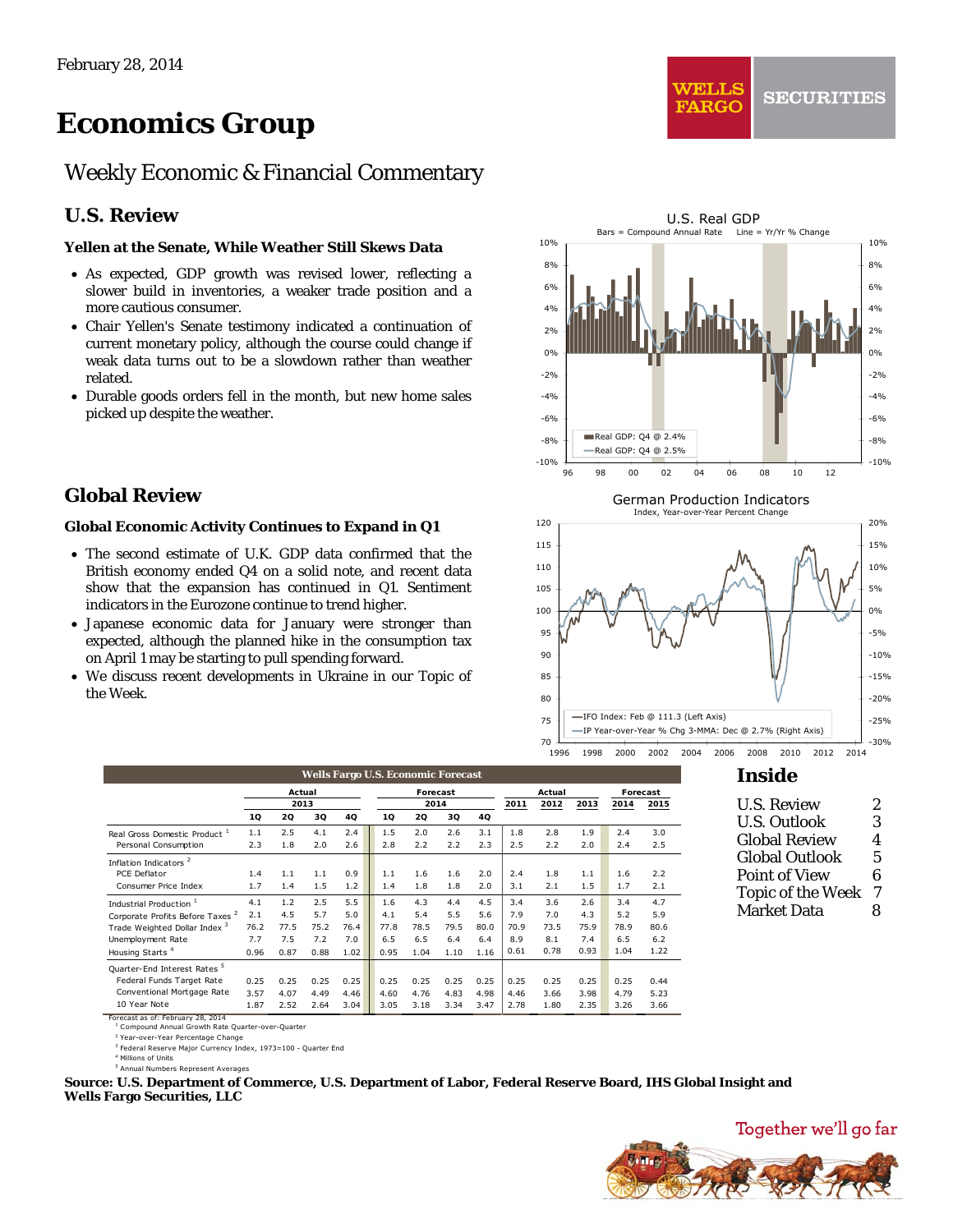### **U.S. Review**

#### **Wintry Mix of Testimony and Weaker Data**

As we expected, Q4 GDP growth was revised to a still respectable 2.4 percent from the initial reading of 3.2 percent. The BEA had underestimated December's widening of the trade deficit. In addition, the build in inventories was not nearly as large as previously thought and consumer spending took a sizable step back, growing 2.6 percent versus the 3.3 percent initially reported. The core PCE price index was revised up to 1.3 percent from 1.1 percent, although inflation remains benign.

After ending the year enthusiastic for stronger growth in 2014, economic data released so far in the year have been more downbeat. In fact, in her testimony to the Senate Banking Committee, Chair Yellen had to address the weak data that have cropped up since her testimony to the House Financial Services Committee earlier in February. Retail sales, industrial production, existing home sales and building permits came in lower than expected. Yellen indicated, and we agree, that weather has been largely to blame, but more data is needed to truly parse out just how much Mother Nature is skewing the numbers. Despite the recent weakness, Yellen still expects to end the Fed's asset purchases "sometime next fall." Furthermore, she reiterated that tapering is not on a preset course, but that there would need to be a "significant change in the outlook" to consider pausing or slowing the rate of tapering. Bar a serious deterioration in the data released before the March meeting, we expect the Fed to reduce its asset purchases by another \$10 billion next month.

Manufacturing has been hit hard by the bad weather that blanketed much of the nation with snow and ice. The Richmond, Dallas and Kansas City Feds each released their manufacturing surveys this week and all of them declined for February. In Richmond, the index even slipped into negative territory. Meanwhile, durable goods orders fell 1.0 percent in January and were revised lower for December. The transportation sector was the main weight on the headline number, with steep declines in aircraft orders and a sizable drop in vehicle and parts orders. However, after excluding the volatile transportation component, orders increased 1.1 percent.

The housing market has also struggled with weather conditions, which have likely deterred would-be homebuyers from venturing out in the extreme cold, snow and ice. After a drop in existing home sales was reported last week, the Mortgage Bankers Association reported its third straight week of falling mortgage applications. However, more promising housing data were also released this week. Home prices held up in December, with the S&P/Case-Shiller 20 City Composite Index up 13.4 percent from a year earlier. Furthermore, new home sales managed to post a sizable gain for January, reaching the highest level since the recovery began. The Midwest was the only region that posted a decline in the month, possibly due to such cold temperatures hitting the region that even Chicago public schools closed. Although the Midwest was not the only region adversely affected by the winter weather, new home sales likely proved resilient because of a rise in the sale of homes not yet under construction.



**Wells Fargo Securities, LLC**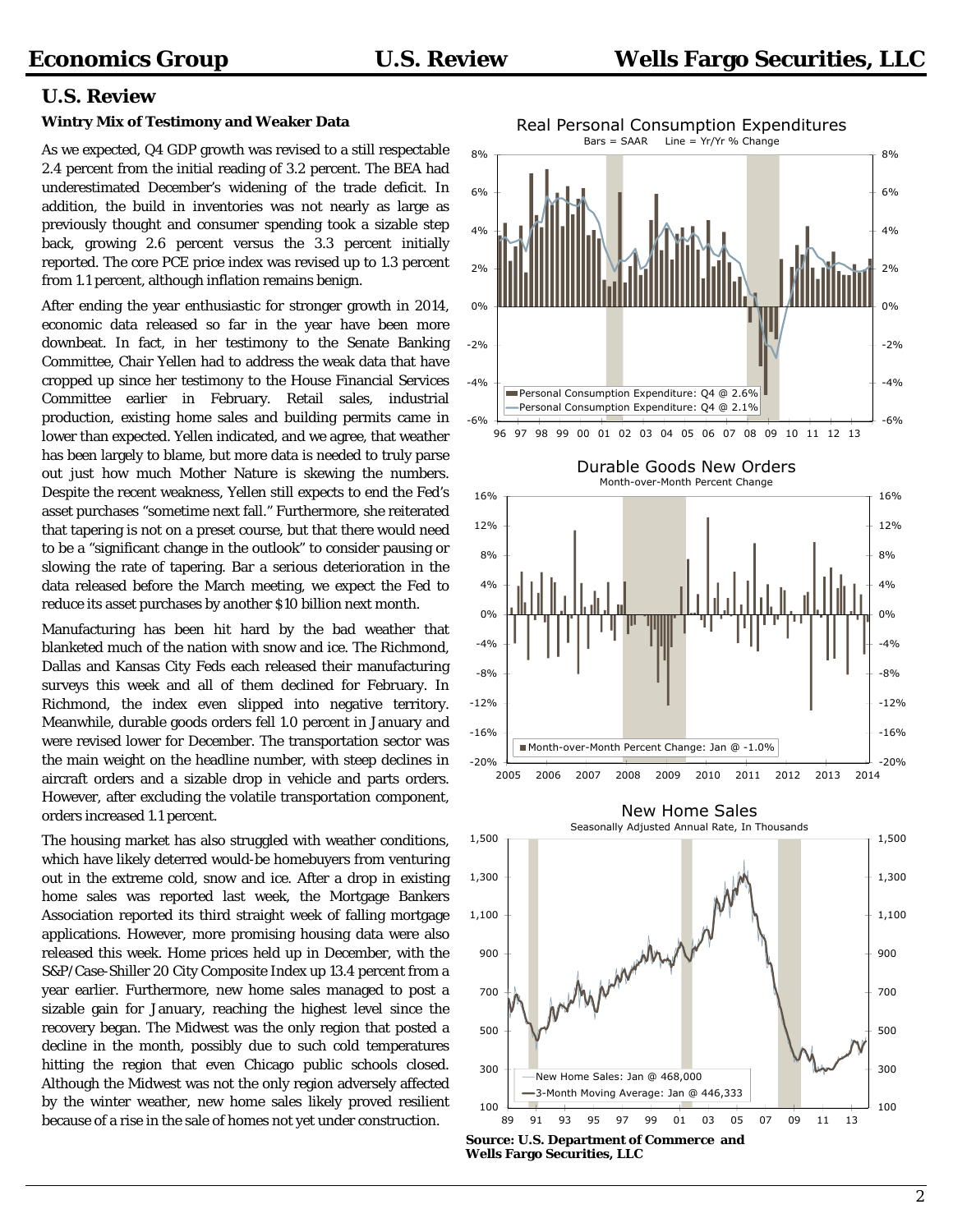# **Personal Income• Monday**

Personal income growth has slowed in recent months. After increasing at a 4 percent annualized pace in the third quarter, the rate of income growth halved in the fourth quarter and ended December unchanged from November. On an inflation-adjusted basis, disposable income fell 0.2 percent in December, the second decline in three months. Wages and salary growth stalled over the month, as the first of the severe winter weather weighed on hours worked during December.

Personal income growth should rebound in January. The average workweek remained unchanged, but average hourly earnings rose 0.2 percent over the month, along with the addition of 113,000 new jobs to the economy. Spending growth likely was more modest. After outpacing income gains the past three months, spending likely ticked up 0.1 percent in January as cold weather kept many shoppers at home.

**Previous: 0.0% Wells Fargo: 0.4%** 

#### **Consensus: 0.2%**



## **Employment • Friday**

Employment growth has slowed over the past two months, with the economy adding an average of 94,000 jobs in December and January versus an average of 256,000 the two months prior. Hiring in February looks unlikely to have snapped the recent slowdown. Another winter storm hit the Southeast and Northeast during the survey week, which is likely to have curtailed hiring over the period. We suspect the adverse weather will also weigh on average hours worked, as some workers were forced to stay home.

Even as recent hiring has slumped, a number of indicators point toward continued improvement in the labor market. The NFIB small business hiring index rose to its highest levels in six years in January, while the ISM non-manufacturing employment component continued to indicate a decent pace of hiring. We look for employers to have added 165,000 jobs in February.





# **ISM Manufacturing Index • Monday**

Manufacturing activity seems to have taken a turn for the worse since the year began. After indicating a solid pace of factory sector activity in the second half of 2013, the ISM manufacturing index plummeted 5.2 points in January to 51.3. Manufacturing production in January also faltered, dropping 0.8 percent. Much of the weakness looks to be due to the extreme cold and storms that have battered much of the United States this year. Extreme weather is typically less apparent in the ISM surveys as respondents are able to look beyond one-off events, but the prolonged cold and repeated storms seem to be taking a toll. Last month's ISM report noted "a number of comments from the panel cite adverse weather conditions as a factor negatively impacting their businesses in January." With the weather having improved little and durable goods orders slowing into the month, we look for the ISM index to improve modestly in February.

**Previous: 51.3 Wells Fargo: 51.9** 

**Consensus: 52.0** 



**Source: U.S. Dept. of Commerce, Institute for Supply Management, U.S. Dept. of Labor and Wells Fargo Securities, LLC**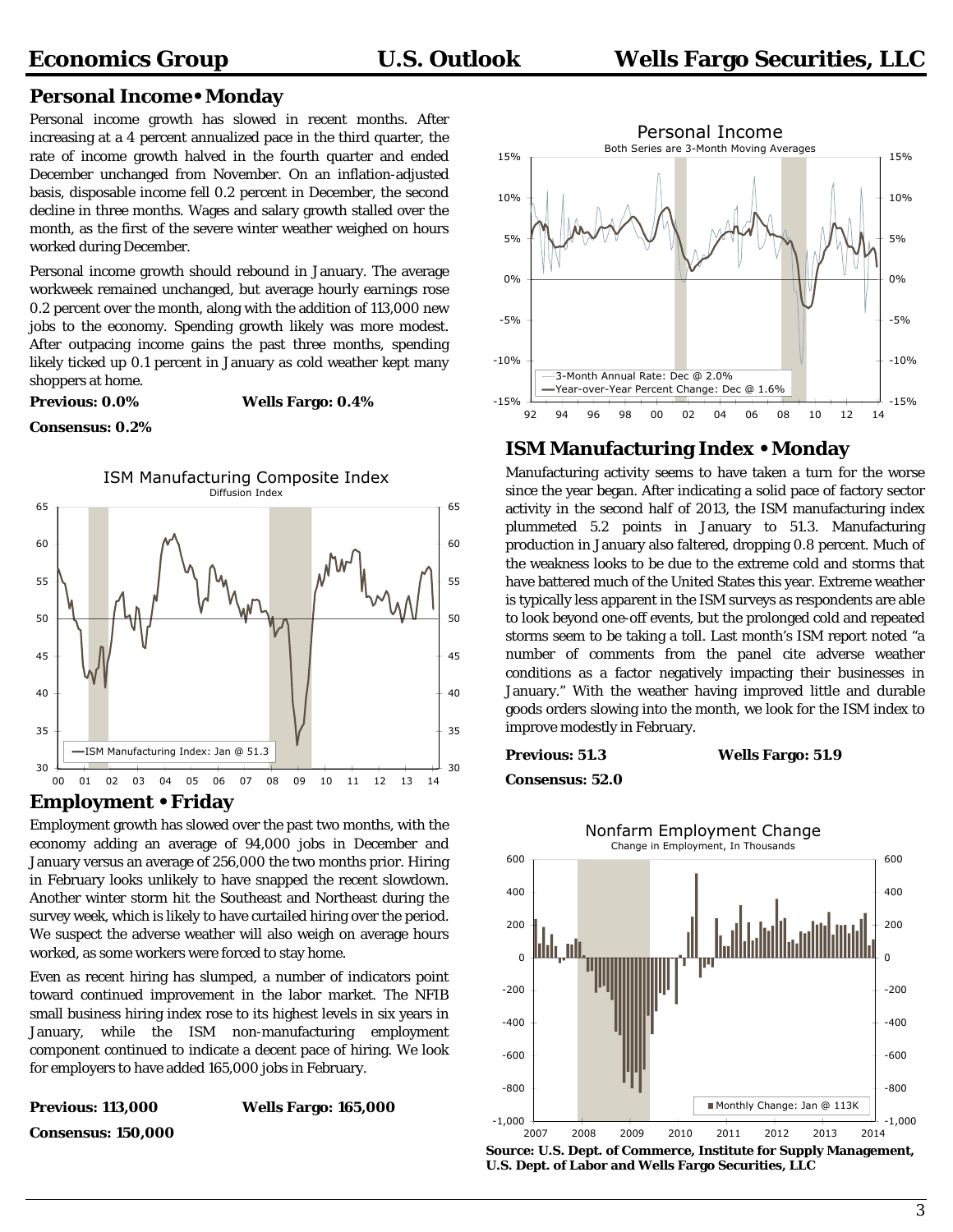# **Global Review**

#### **U.K. Growth Remains Solid**

Data released this week confirmed that the British economy ended last year on a solid note, and that growth has remained positive thus far in 2014. The second release of real GDP data for Q4 confirmed the 0.7 percent (2.9 percent annualized) sequential growth rate that was initially reported last month (top chart). This week's release provided the first look at the demand-side components, and these releases showed that real consumer spending grew only 1.7 percent but that investment spending shot up 10.0 percent. On a year-ago basis, final domestic demand (FDD), which encompasses final sales to consumers, businesses and the government, grew at a solid rate of 3.2 percent in Q4. This is the strongest year-over-year growth rate in FDD in six years, and it indicates that the upturn is becoming more sustainable. Indeed, survey data that were released this week suggest that retail spending was rock solid in February. Although we do not look for sequential growth rates to exceed 3 percent (annualized) this year, we generally believe the pace of growth in the British economy will remain solid for the foreseeable future.

#### **Eurozone Not as Strong as "Soft" Data Indicate**

"Soft" data from the euro area also point in the direction of continued expansion. The economic sentiment indicator in the Eurozone rose for the 10th consecutive month in February, and the Ifo index of German business sentiment was stronger than expected in February (see graph on front page). Italian business confidence in February rose to its highest level since mid-2011 when the economy was slipping back into recession. Unfortunately, the "hard" data have not been as strong. Italian retail sales declined 0.3 percent in December relative to the previous month, and French consumer spending plunged 2.1 percent in January on a sequential basis. On the other hand, German retail sales rose 2.5 percent in January, reversing the 2.1 percent drop registered during the previous month.

The other notable piece of news this week was that the "flash" estimate showed that the overall rate of CPI inflation in the Eurozone remained below one percent in February, although the core rate edged up to 1.0 percent (middle chart). The probability of deflation in the Eurozone on a sustained basis appears to be rather low assuming that the economic recovery underway in the euro area remains intact. (See "*Does Deflation Threaten the Eurozone?*" which is available on our website.)

#### **Is Consumption Tax Hike Distorting Japanese Data?**

Japanese economic data for January generally were stronger than expected. Industrial production rose 1.4 percent in January, which pulled the year-over-year growth rate into double-digit territory (bottom chart). Retail sales shot up 1.4 percent in January. However, Japan is slated to raise its consumption tax from 5 percent to 8 percent on April 1, and the strength in the data may simply reflect the desire to pull spending forward ahead of the tax hike. The tax hike will cause volatility in the data over the next few months, and we may not be able to get a good read on the Japanese economy until the second half of the year.



**Source: IHS Global Insight and Wells Fargo Securities, LLC**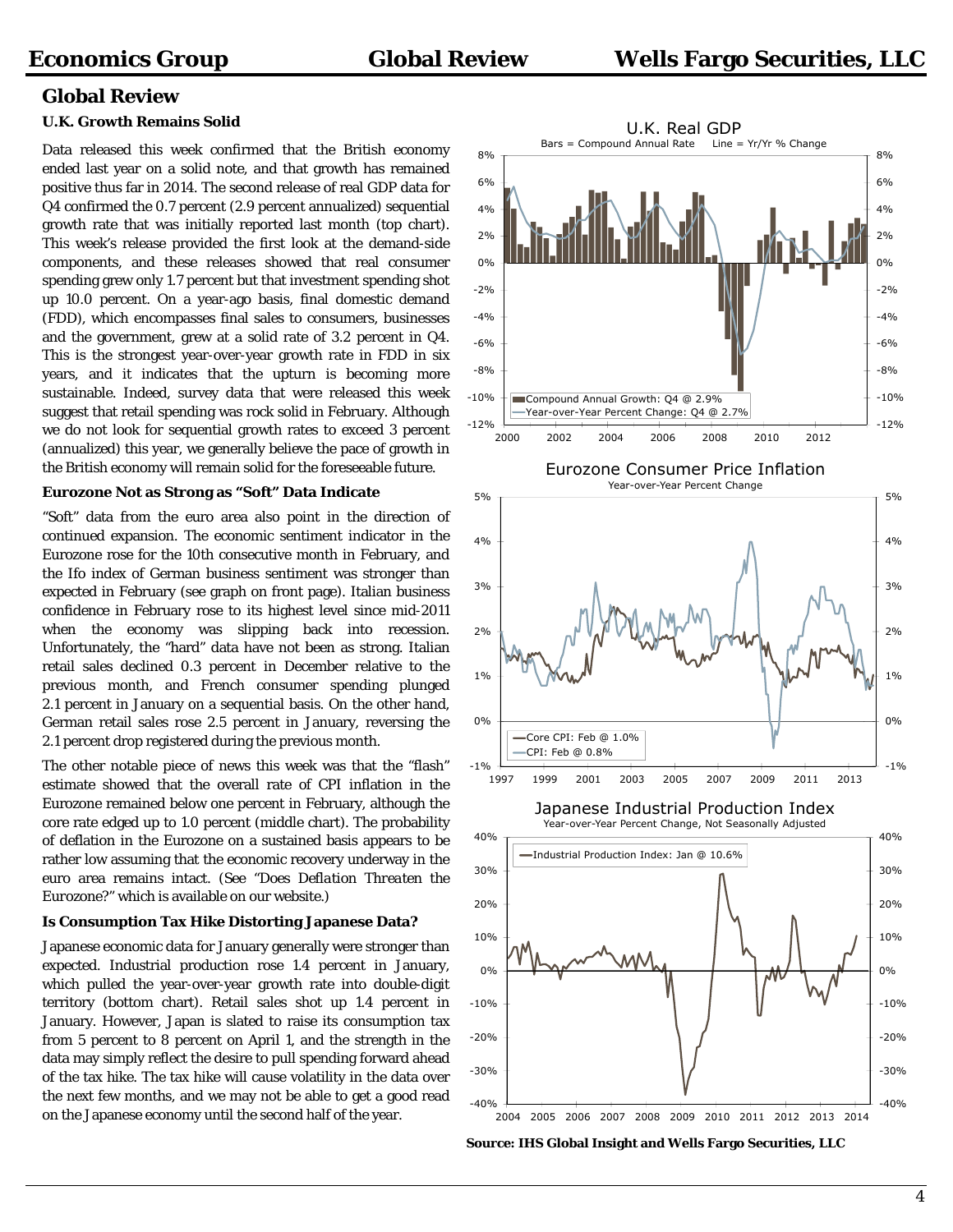### **U.K. Manufacturing PMI • Monday**

Next week will start with the release of the United Kingdom's manufacturing PMI while on Tuesday the service sector PMI will be released with the construction sector PMI slated for Wednesday. An improvement from the already elevated reading of 56.7 in January will be a good indication that the U.K. economy continues to outperform its neighbors in the Eurozone. A weaker number than the one reported in January will probably add to the already concerning news coming from the United States, China and the Eurozone, which have manufacturing indexes disappointing markets during the first month of the year.

On Wednesday the Bank of England is expected to keep interest rates at 0.50 percent while the asset purchase target remains at £375 billion as it has been since mid-2012.

#### **Previous: 56.7**

#### **Consensus: 56.8**



The expectations for Germany's release of its industrial production for January remain strong even though the February manufacturing PMI showed a weaker-than-expected performance. Since we saw an important drop of 0.6 percent for the December industrial production reading, the probability of another sequential drop is probably small. In fact, the strength of the release will be measured against that drop, so, if the improvement is stronger than the December drop, which is what markets currently expect, they may be comforted that the best economy in the Eurozone is not dialing back on economic growth. The German economy remains the region's driving engine, and a weakening trend for the country is not good for the Eurozone or the rest of the world economy. Factory orders for January are also slated for release on Wednesday and markets are also expecting a strong rebound from a negative reading in December.

#### **Previous: 2.6%**

**Consensus: 3.9% (Year-over-Year)** 

 $\frac{1}{2014}$  30 35 40 45 50 55 60 65 30 35 40 45  $50$ 55 60 65 2000 2002 2004 2006 2008 2010 2012 2014 U.K. Purchasing Managers' Indices Index U.K. Manufacturing: Jan @ 56.7 U.K. Services: Jan @ 58.3

### **Mexico CPI • Friday**

On Friday we will get Mexico's release of its consumer price index for February with expectations for inflation to have slowed down significantly from the 0.89 percent reading in January. Markets are expecting the February rate to have been only 0.24 percent with the core inflation rate at 0.28 percent. The year-over-year rate is expected to have also slowed down to 4.22 percent from a 4.48 percent reading in January.

However, the week will also start with important releases that will give a better indication of the overall health of the Mexican economy with the release of the IMEF manufacturing and nonmanufacturing index. The Mexican economy needs these indices, but especially the manufacturing index, to break the 50 mark if we are to see some improvement in economic activity during 2014. The non-manufacturing index is already above 50 and expected to remain above that crucial level for February also.

#### **Previous: 4.5% Wells Fargo: 4.4%**

**Consensus: 4.2% (Year-over-Year)** 



**Source: IHS Global Insight and Wells Fargo Securities, LLC**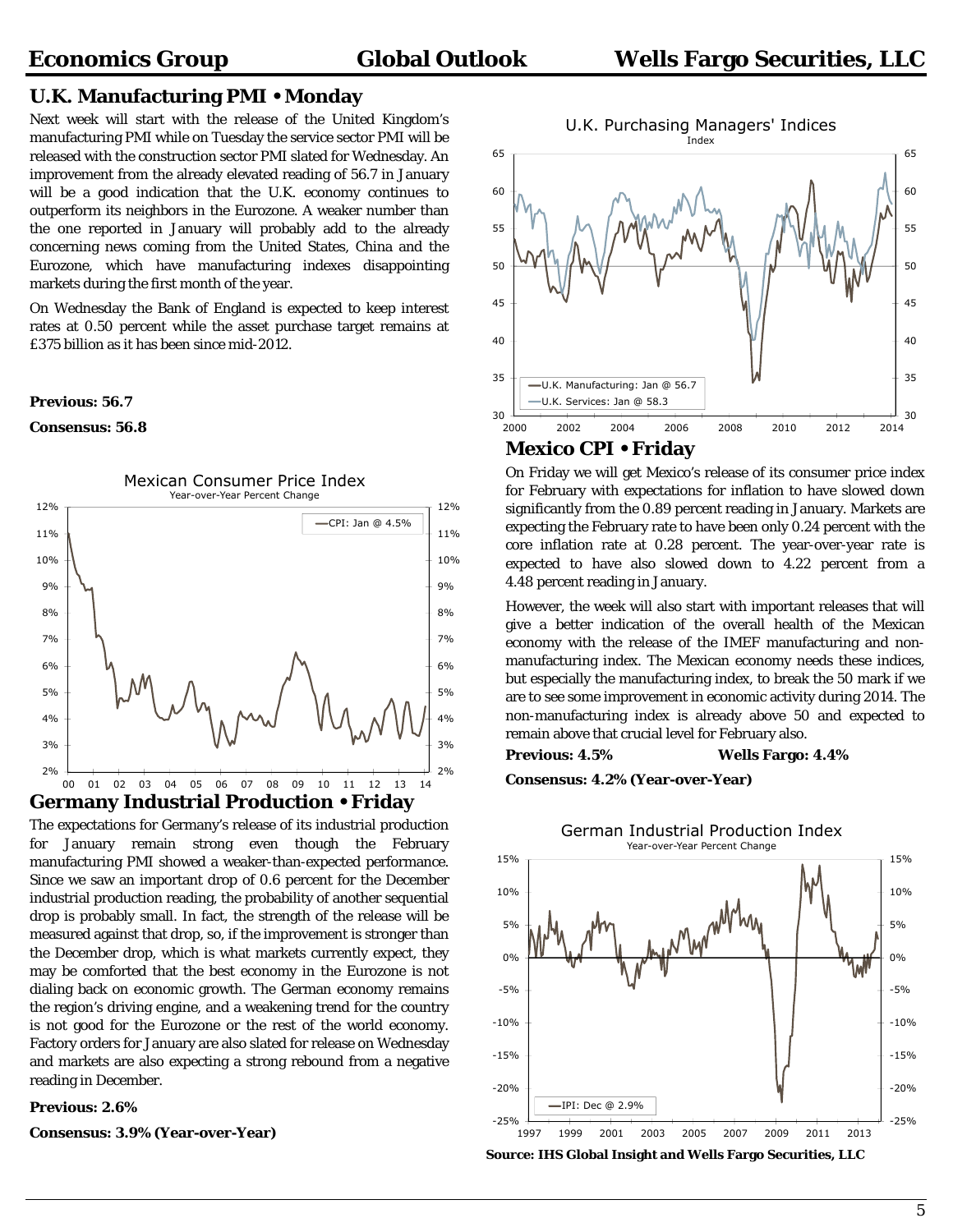#### **The Fed Remains on Cruise Control**

Although the harsh winter weather threw a wrench into Janet Yellen's congressional testimony, it has not yet appeared to have impacted the thinking all that much. The second leg of Janet Yellen's semi-annual monetary report to Congress was largely uneventful. One of the biggest surprises was that the Fed Chair went slightly offscript during her opening statement to note that part of the weakness in recent economic reports was likely due to "adverse weather conditions but, at this point, it's difficult to determine how much." Yellen went on to say she and her colleagues would pay close attention to upcoming data as to determine if the recovery is progressing in line with the Fed's earlier expectations.

The critical takeaway, from the two sentence insertion into Yellen's testimony delivered to the House earlier this month, is that the Fed is looking for evidence beyond the winter weather for the recent slowdown, and there are plenty of areas to look. This morning's downwardly-revised fourth quarter GDP figures are a good place to start. Real GDP growth was revised down to a 2.4 percent annual rate from the earlier-reported 3.2 percent pace. Personal consumption, particularly for durable goods, was not nearly as strong as previously reported, while business fixed investment was slightly stronger. Inventory building was also less formidable than first thought.

Bottom line, the economy was less robust in the fourth quarter and seems to have lost momentum toward the end of the quarter. The softness in final demand appears to have carried over in the first quarter, at least based on data on retail sales, motor vehicle sales, employment and housing. Industrial activity also appears to have taken a hit as inventory building slows.

We doubt that economic activity has slowed enough to alter the Fed's course on tapering and we look for the Fed to reduce its securities purchases by \$10 billion at each FOMC meeting this year. The message from the Fed may be less clear on this point, particularly if data on manufacturing activity and employment continue to come in below expectations.





**Source: IHS Global Insight, Bloomberg LP and Wells Fargo Securities, LLC** 

| <b>Credit Market Data</b>    |                                     |                         |                         |                    |  |  |  |  |
|------------------------------|-------------------------------------|-------------------------|-------------------------|--------------------|--|--|--|--|
| <b>Mortgage Rates</b>        | Current                             | Week<br>Ago             | 4 Weeks<br>Ago          | Year<br>Ago        |  |  |  |  |
| 30-Yr Fixed                  | 4.37%                               | 4.33%                   | 4.32%                   | 3.51%              |  |  |  |  |
| 15-Yr Fixed                  | 3.39%                               | 3.35%                   | 3.40%                   | 2.76%              |  |  |  |  |
| 5/1 ARM                      | 3.05%                               | 3.08%                   | 3.12%                   | 2.61%              |  |  |  |  |
| 1-Yr ARM                     | 2.52%                               | 2.57%                   | 2.55%                   | 2.64%              |  |  |  |  |
| <b>Bank Lending</b>          | <b>Current Assets</b><br>(Billions) | 1-Week<br>Change (SAAR) | 4-Week<br>Change (SAAR) | Year-Ago<br>Change |  |  |  |  |
| Commercial & Industrial      | \$1,642.1                           | 35.35%                  | 29.56%                  | 8.72%              |  |  |  |  |
| Revolving Home Equity        | \$468.9                             | $-7.08%$                | $-7.21%$                | $-7.77%$           |  |  |  |  |
| <b>Residential Mortgages</b> | \$1,553.7                           | 53.71%                  | 7.40%                   | $-3.52%$           |  |  |  |  |
| Commerical Real Estate       | \$1,506.8                           | 10.58%                  | 12.47%                  | 5.36%              |  |  |  |  |
| Consumer                     | \$1,142.4                           | 0.70%                   | 2.44%                   | 2.11%              |  |  |  |  |

Source: Freddie Mac, Federal Reserve Board and Wells Fargo Securities, LLC

# **Interest Rate Watch Credit Market Insights What Is Driving Consumer Debt?**

As we reported last week, the New York Fed *Quarterly Report on Household Debt and Credit* saw the largest increase in household debt for the fourth quarter since 2007. Although credit should drive consumer spending and help grow the economy, we have noticed some trends in the underlying data that are potential risks.

The first is the growth in auto loans. On the face of it, auto loan growth has been a net positive as more consumers have bought cars, thereby stimulating the economy. However, it is important to note that the majority of this swell has been led by consumers that fall into the lowest two groups by credit score. A rise in lending to riskier borrowers has the potential to lead to more delinquencies and defaults down the road and thus fewer dollars available for more credit expansion.

Another potential risk comes from the surge in student loans. At 11.5 percent, the share of these loans that are 90+ days delinquent is well above delinquency rates for other loan types and far higher than the levels seen before the recession took hold. This number could even be underestimating the problem as many student loans are not yet in repayment or are being deferred. As the swell of people who left the labor force and went to school begin to reenter the workforce, we may begin to see the student loan situation worsen.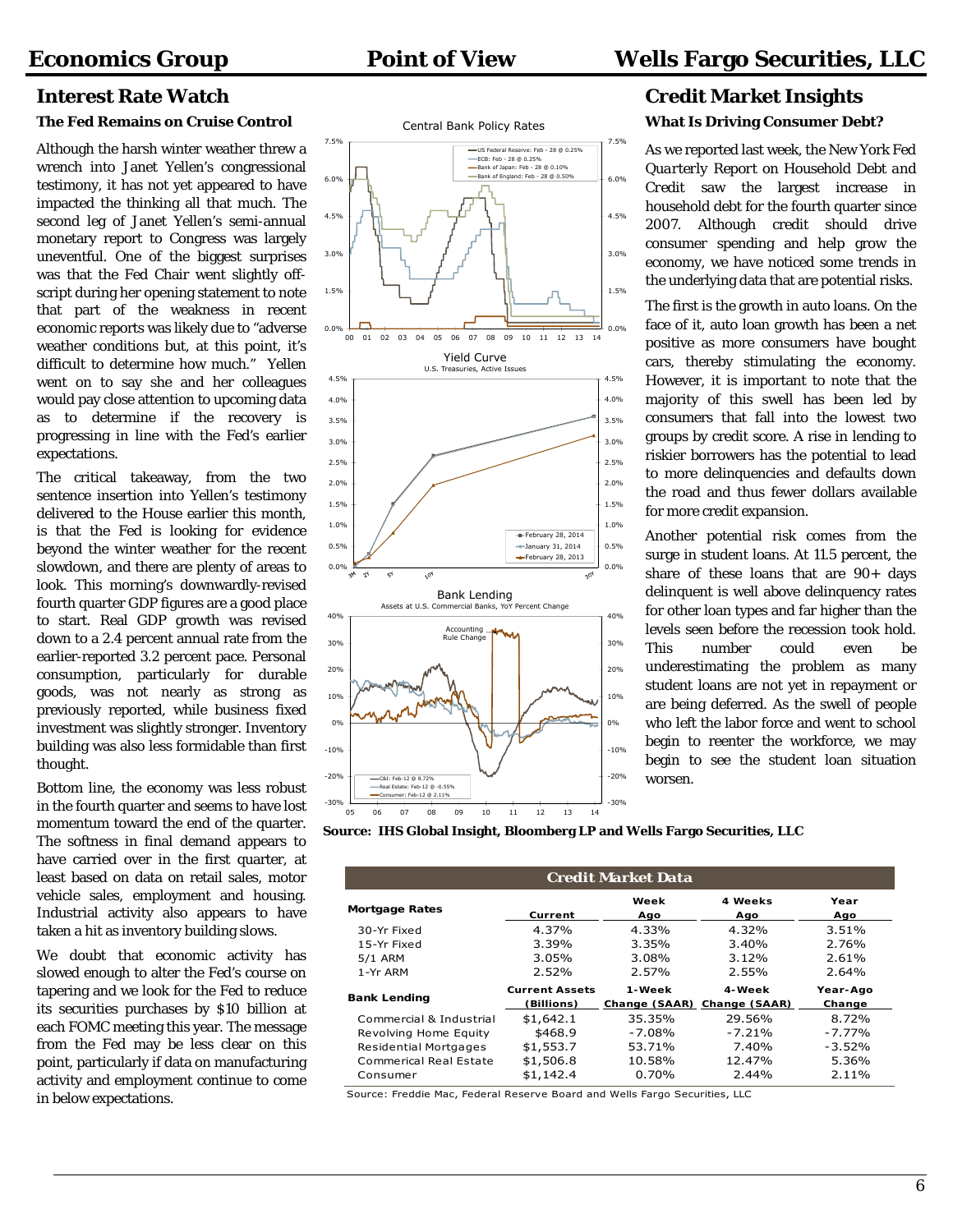# **Topic of the Week**

### **Ukraine's Future Is Clouded**

The Ukrainian stock market has shot up 35 percent since President Yanukovych fled Kiev a week ago. Although the scenes of citizens deposing what many in the West see as a corrupt government may be inspiring, Ukraine has some formidable challenges ahead.

For starters, the economy is in shambles. The Ukrainian economy, which enjoyed a credit-fueled boom in the early years of the last decade, suffered a very deep recession in the aftermath of the global financial crisis (top chart). Following a modest bounce back in 2010 and 2011, the economy has essentially stagnated over the past two years, and the recent turmoil probably will lead to further economic weakness, at least in the near term. On balance, the level of real GDP in Ukraine is about 6 percent below its 2008 peak.

Second, the country is more or less broke. Ukraine has incurred current account deficits on the order of 7 percent or so of GDP over the past few years, and sizable capital inflows from abroad have been needed to finance these deficits. Indeed, the country has seen its external debt balloon to more than 80 percent today from less than 40 percent of GDP a decade ago. Paying back this sizeable foreign debt will be challenging due to the country's limited financial resources. Ukraine's foreign exchange reserves have nose-dived from nearly \$40 billion in 2011 to less than \$20 billion today. The Ukrainian hryvnia has plunged more than 20 percent versus the dollar since the beginning of the year, and currently stands at an all-time low.

The good news is that the West is prepared to lend assistance to Ukraine. The bad news is that that assistance will come with conditions. Will Ukrainians grow resentful of the conditionality and take to the streets again? Moreover, Ukraine is divided between its European-leaning western part and its more pro-Russian eastern part. Will Russia intervene if civil strife should erupt on its border? In our view, Ukraine's future is still very much clouded.







**Source: IHS Global Insight and Wells Fargo Securities, LLC** 

#### **Subscription Info**

Wells Fargo's *Weekly Economic & Financial Commentary* is distributed to subscribers each Friday afternoon by e-mail.

To subscribe please visit: www.wellsfargo.com/economicsemail

The *Weekly Economic & Financial Commentary* is available via the Internet at www.wellsfargo.com/economics

Via The Bloomberg Professional Service at WFRE.

And for those with permission at www.wellsfargoresearch.com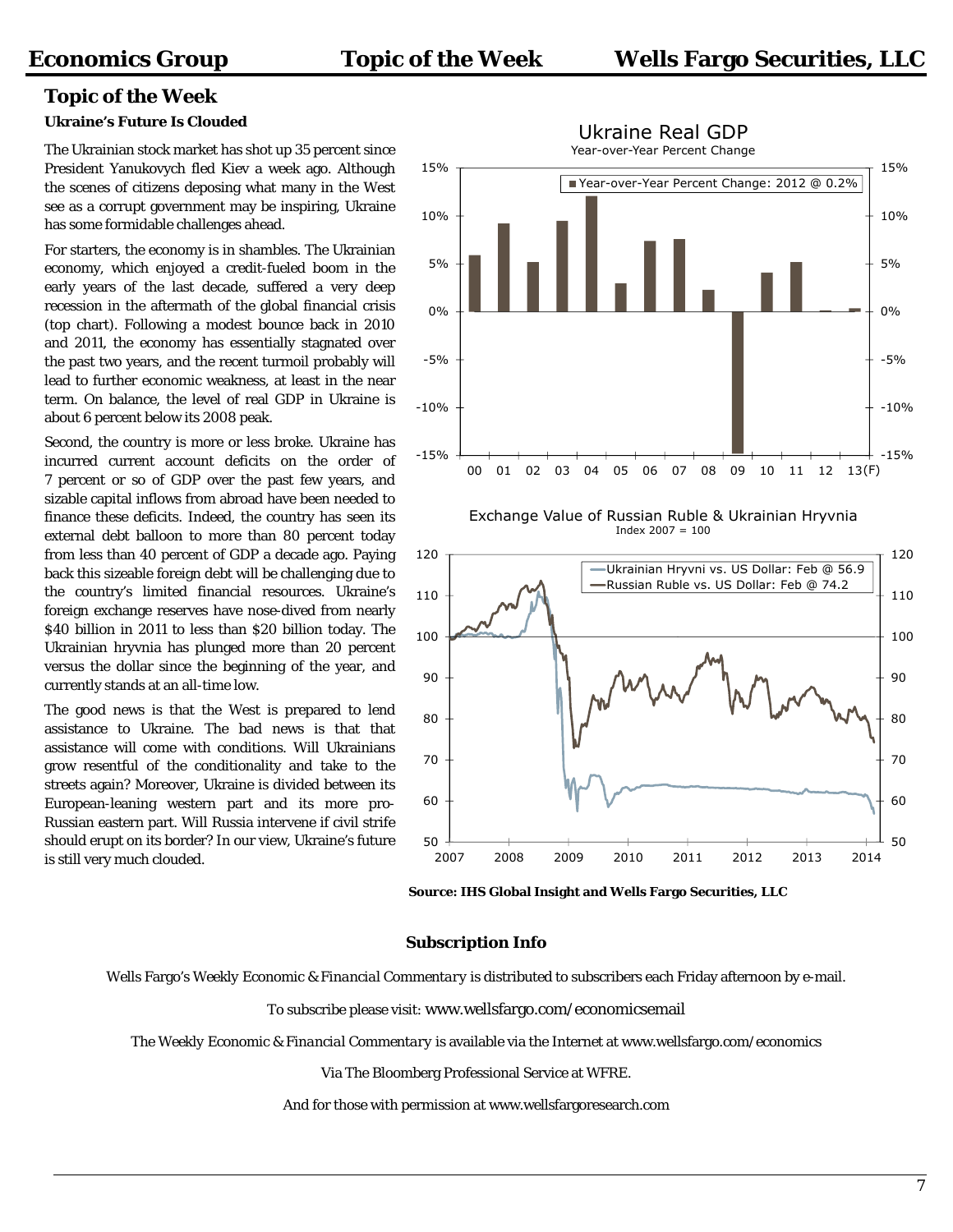# **Market Data Mid-Day Friday**

| <b>U.S. Interest Rates</b> |           |        |        |  |  |  |  |
|----------------------------|-----------|--------|--------|--|--|--|--|
|                            | Friday    | 1 Week | 1 Year |  |  |  |  |
|                            | 2/28/2014 | Ago    | Ago    |  |  |  |  |
| 3-Month T-Bill             | 0.04      | 0.04   | 0.10   |  |  |  |  |
| 3-Month LIBOR              | 0.24      | 0.23   | 0.29   |  |  |  |  |
| 1-Year Treasury            | 0.14      | 0.16   | 0.18   |  |  |  |  |
| 2-Year Treasury            | 0.33      | 0.31   | 0.23   |  |  |  |  |
| 5-Year Treasury            | 1.52      | 1.53   | 0.76   |  |  |  |  |
| 10-Year Treasury           | 2.67      | 2.73   | 1.88   |  |  |  |  |
| 30-Year Treasury           | 3.61      | 3.69   | 3.09   |  |  |  |  |
| Bond Buyer Index           | 4.38      | 4.44   | 3.74   |  |  |  |  |

| <b>Foreign Exchange Rates</b>             | 10-Year U.K. |         |        |                          |  |  |  |
|-------------------------------------------|--------------|---------|--------|--------------------------|--|--|--|
|                                           | Friday       | 1 Week  | 1 Year | 10-Year Canadian         |  |  |  |
|                                           | 2/28/2014    | Ago     | Ago    | 10-Year Japanese         |  |  |  |
| $($ \$/€)<br>Euro                         | 1.381        | 1.375   | 1.306  |                          |  |  |  |
| British Pound $(\frac{4}{E})$             | 1.672        | 1.662   | 1.516  | <b>Commodity Prices</b>  |  |  |  |
| British Pound ( $E/E$ )                   | 0.826        | 0.827   | 0.861  |                          |  |  |  |
| Japanese Yen $(\frac{1}{2}, \frac{1}{2})$ | 102.020      | 102.510 | 92.560 |                          |  |  |  |
| Canadian Dollar (C\$/\$)                  | 1.109        | 1.111   | 1.031  | WTI Crude (\$/Barrel)    |  |  |  |
| Swiss Franc (CHF/\$)                      | 0.880        | 0.888   | 0.937  | Gold (\$/Ounce)          |  |  |  |
| Australian Dollar (US\$/A\$               | 0.895        | 0.898   | 1.022  | Hot-Rolled Steel (\$/S.T |  |  |  |
| Mexican Peso (MXN/\$)                     | 13.249       | 13.265  | 12.779 | Copper (¢/Pound)         |  |  |  |
| Chinese Yuan (CNY/\$)                     | 6.145        | 6.091   | 6.222  | Soybeans (\$/Bushel)     |  |  |  |
| Indian Rupee (INR/\$)                     | 61.758       | 62.130  | 54.360 | Natural Gas (\$/MMBTU)   |  |  |  |
| Brazilian Real (BRL/\$)                   | 2.333        | 2.346   | 1.979  | Nickel (\$/Metric Ton)   |  |  |  |
| U.S. Dollar Index                         | 79.788       | 80.237  | 81.949 | CRB Spot Inds.           |  |  |  |
|                                           |              |         |        |                          |  |  |  |

| <b>U.S. Interest Rates</b>    |           |        |        | <b>Foreign Interest Rates</b>      |           |        |        |
|-------------------------------|-----------|--------|--------|------------------------------------|-----------|--------|--------|
|                               | Friday    | 1 Week | 1 Year |                                    | Friday    | 1 Week | 1 Year |
|                               | 2/28/2014 | Ago    | Ago    |                                    | 2/28/2014 | Ago    | Ago    |
| 3-Month T-Bill                | 0.04      | 0.04   | 0.10   | 3-Month Euro LIBOR                 | 0.26      | 0.26   | 0.13   |
| 3-Month LIBOR                 | 0.24      | 0.23   | 0.29   | 3-Month Sterling LIBOR             | 0.52      | 0.52   | 0.51   |
| 1-Year Treasury               | 0.14      | 0.16   | 0.18   | 3-Month Canada Banker's Acceptance | 1.26      | 1.27   | 1.29   |
| 2-Year Treasury               | 0.33      | 0.31   | 0.23   | 3-Month Yen LIBOR                  | 0.14      | 0.14   | 0.16   |
| 5-Year Treasury               | 1.52      | 1.53   | 0.76   | 2-Year German                      | 0.13      | 0.12   | 0.04   |
| 10-Year Treasury              | 2.67      | 2.73   | 1.88   | 2-Year U.K.                        | 0.50      | 0.49   | 0.24   |
| 30-Year Treasury              | 3.61      | 3.69   | 3.09   | 2-Year Canadian                    | 1.01      | 1.01   | 0.95   |
| Bond Buyer Index              | 4.38      | 4.44   | 3.74   | 2-Year Japanese                    | 0.07      | 0.08   | 0.05   |
|                               |           |        |        | 10-Year German                     | 1.63      | 1.66   | 1.45   |
| <b>Foreign Exchange Rates</b> |           |        |        | 10-Year U.K.                       | 2.72      | 2.78   | 1.97   |
|                               | Friday    | 1 Week | 1 Year | 10-Year Canadian                   | 2.44      | 2.52   | 1.84   |
|                               | 2/28/2014 | Ago    | Ago    | 10-Year Japanese                   | 0.59      | 0.60   | 0.66   |

| 1.672   | 1.662   | 1.516  |                             |                         |         |         |
|---------|---------|--------|-----------------------------|-------------------------|---------|---------|
| 0.826   | 0.827   | 0.861  |                             | Friday                  | 1 Week  | 1 Year  |
| 102.020 | 102.510 | 92.560 |                             | 2/28/2014               | Ago     | Ago     |
| 1.109   | 1.111   | 1.031  | WTI Crude (\$/Barrel)       | 101.95                  | 102.20  | 92.05   |
| 0.880   | 0.888   | 0.937  | Gold (\$/Ounce)             | 1331.20                 | 1324.28 | 1579.58 |
| 0.895   | 0.898   | 1.022  | Hot-Rolled Steel (\$/S.Ton) | 630.00                  | 655.00  | 610.00  |
| 13.249  | 13.265  | 12.779 | Copper (¢/Pound)            | 324.55                  | 329.10  | 352.75  |
| 6.145   | 6.091   | 6.222  | Soybeans (\$/Bushel)        | 13.91                   | 13.61   | 14.72   |
| 61.758  | 62.130  | 54.360 | Natural Gas (\$/MMBTU)      | 4.58                    | 6.14    | 3.49    |
| 2.333   | 2.346   | 1.979  | Nickel (\$/Metric Ton)      | 14,415                  | 14,326  | 16,662  |
| 79.788  | 80.237  | 81.949 | CRB Spot Inds.              | 533.34                  | 529.44  | 536.51  |
|         |         |        |                             | <b>Commodity Prices</b> |         |         |

Source: Bloomberg LP and Wells Fargo Securities, LLC

# **Next Week's Economic Calendar**

|        | Monday                   | Tuesday                | Wednesday                    | Thursday              | Friday                  |
|--------|--------------------------|------------------------|------------------------------|-----------------------|-------------------------|
|        | 3                        | 4                      | 5                            | 6                     | 7                       |
|        | <b>ISM Manufacturing</b> |                        | <b>ISM Non-Manufacturing</b> | <b>Factory Orders</b> | <b>Nonfarm Payrolls</b> |
|        | January 51.3             |                        | January 54.0                 | December $-1.5\%$     | January 113K            |
| Data   | February $51.9$ (W)      |                        | February 53.7 (W)            | January $-0.7\%$ (W)  | February 165K (W)       |
| s.     | Personal Income          |                        |                              |                       | Unemployment Rate       |
| Б      | December 0.0%            |                        |                              |                       | January 6.6%            |
|        | January $0.4\%$ (W)      |                        |                              |                       | February $6.5\%$ (W)    |
|        | <b>United Kingdom</b>    | Taiwan                 | Eurozone                     |                       | Canada                  |
| ata    | <b>PMI Manufacturing</b> | CPI (YoY)              | <b>Retail Sales</b>          |                       | Unemployment Rate       |
| ₽      | Previous (Jan) 56.7      | Previous $(Jan) 0.76%$ | Previous (Dec) $-1.6\%$      |                       | Previous (Jan) 7.0%     |
| Global | Japan                    | Russia                 | Eurozone                     |                       | Mexico                  |
|        | Vehicle Sales (YoY)      | CPI (MoM)              | GDP (QoQ)                    |                       | CPI (MoM)               |
|        | Previous (Jan) 27.5%     | Previous $(Jan) 0.6%$  | Previosu $(Q3)$ 0.1%         |                       | Previous (Jan) 0.89%    |

Note:  $(W) = Wells\,Fargo\,Estim\,ate\ \, (C) = Consensus\,Estim\,ate$ 

### **Source: Bloomberg LP and Wells Fargo Securities, LLC**